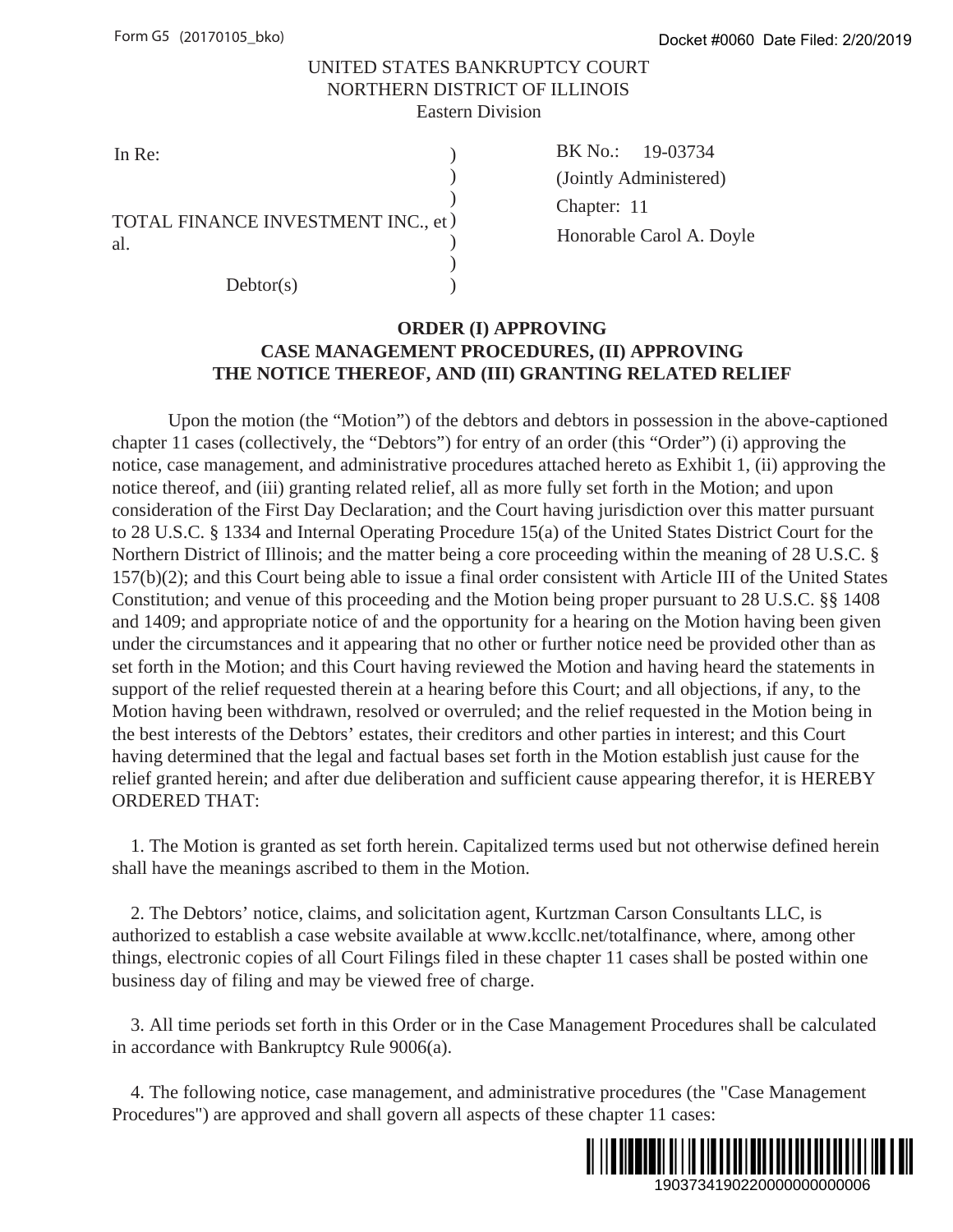I. Hearing Procedures.

 5. All Matters to Be Heard at Omnibus Hearings. The Court shall schedule regular, monthly omnibus hearings to consider all Court Filings (as defined herein) in these chapter 11 cases (collectively, the "Omnibus Hearings"). Notwithstanding Local Rule 9013-1, parties may only schedule motions and other Requests for Relief (as defined herein) for hearing at an Omnibus Hearing scheduled to occur at least 14 days after service of the notice of the Request for Relief; provided that any party may request an emergency hearing pursuant to the Local Rules (an "Emergency Hearing"). Any Court Filing that purports to set a hearing on a date or time at which no Omnibus Hearing is scheduled shall automatically and without further order of the Court be scheduled to be heard at the next regularly scheduled Omnibus Hearing that is at least 14 days after the date such Court Filing is filed and served.

 6. Initial Omnibus Hearings. The first five Omnibus Hearings shall be held at the following dates and times:

| a. | (prevailing Central Time);<br>$2019$ at     |  |
|----|---------------------------------------------|--|
|    | (prevailing Central Time);<br>$2019$ at     |  |
|    | (prevailing Central Time);<br>$2019$ at     |  |
|    | (prevailing Central Time); and<br>$2019$ at |  |
|    | (prevailing Central Time).<br>2019 at       |  |

 7. Subsequent Omnibus Hearings. At or before the last initial Omnibus Hearing set forth above, the Debtors shall request, and the Court shall schedule, additional Omnibus Hearings. Upon scheduling, the Claims & Noticing Agent shall post the dates and times of the Omnibus Hearings on the Case Website. Entities may contact the Claims & Noticing Agent for information concerning all scheduled Omnibus Hearings.

 8. Hearing Agenda. Two business days before each hearing, the Debtors shall prepare a hearing agenda (each a "Proposed Hearing Agenda") for the convenience of the Court and counsel. This Proposed Hearing Agenda shall not be determinative of the matters to be heard at the respective hearing or whether there will be a settlement or a continuance. The Proposed Hearing Agenda will include, to the extent known by the Debtors' counsel:

 a. the title and docket number of each Court Filing scheduled for hearing, including the initial Request for Relief and any Objections (as defined herein) or other documents related thereto;

b. notice of whether the matters are contested or uncontested;

c. notice of whether the matters have settled or are proposed to be continued;

d. other comments that will assist the Court; and

e. a suggested order in which the matters should be addressed.

 9. The Debtors are authorized, but not directed, to amend a Proposed Hearing Agenda to reflect any changes, such as if additional Court Filings are filed or if matters are settled, withdrawn, or adjourned before a hearing.

10. Telephonic Appearances. A party in interest shall be entitled to attend or participate in an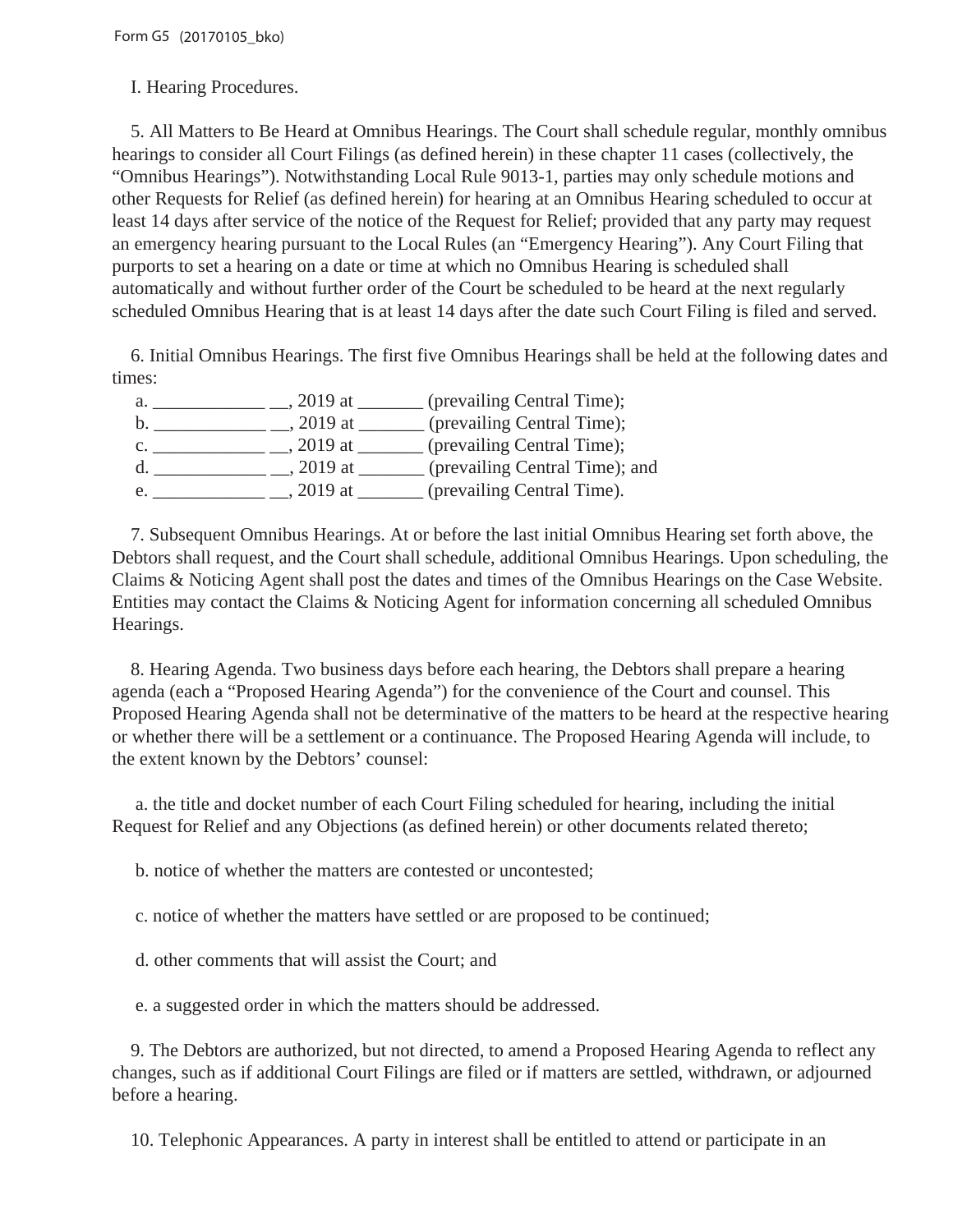Omnibus Hearing or other hearing by telephone (such attendance or participation a "Telephonic Appearance"). Instructions for parties to make a Telephonic Appearance may be obtained by contacting counsel for the Debtors.

II. Filing and Service Procedures.

 11. All notices, motions, applications, and other requests for relief, all briefs, memoranda, affidavits, declarations, and other documents filed in support of or in connection with such papers seeking relief (collectively, "Requests for Relief"), all objections and other responses to Requests for Relief (collectively, "Objections"), and all replies and other responses to Objections (collectively, "Replies," and, together with Requests for Relief, Objections, and all other filed documents, the "Court Filings") shall be filed with the Court and served in accordance with the notice provisions of these Case Management Procedures.

A. The Service List.

 12. All Court Filings Served on the Service List. All Court Filings shall be served on the following parties (collectively, the "Service List"):

 a. Master Service List. The Claims & Noticing Agent shall maintain a master service list (the "Master Service List"). The Master Service List shall include the following parties or their counsel, if known:

i. the Office of the United States Trustee for the Northern District of Illinois;

ii. the Debtors and their counsel;

 iii. the members of any statutory creditors' committee, and, until such committee is appointed, the entities listed on the Consolidated List of Creditors Holding the 30 Largest Unsecured Claims filed pursuant to Bankruptcy Rule 1007(d);

iv. BMO Harris Bank N.A. as Agent under the Debtors' prepetition revolving credit facility;

v. Westlake Services, LLC as Lender under the Debtors' prepetition subordinated term loan;

vi. 11 x 11, LLC as Lender under the Debtors' prepetition junior subordinated term loan;

vii. the Office of the United States Attorney for the Northern District of Illinois;

viii. the United States Department of Justice;

ix. the state attorneys general for Illinois and Wisconsin; and

x. the Internal Revenue Service.

 b. 2002 List. The Claims & Noticing Agent shall maintain a list of all entities that have filed a request for service of filings pursuant to Bankruptcy Rule 2002 and the Local Rules (the "2002 List").

i. Information Required for Service of Filings. A request for service of papers pursuant to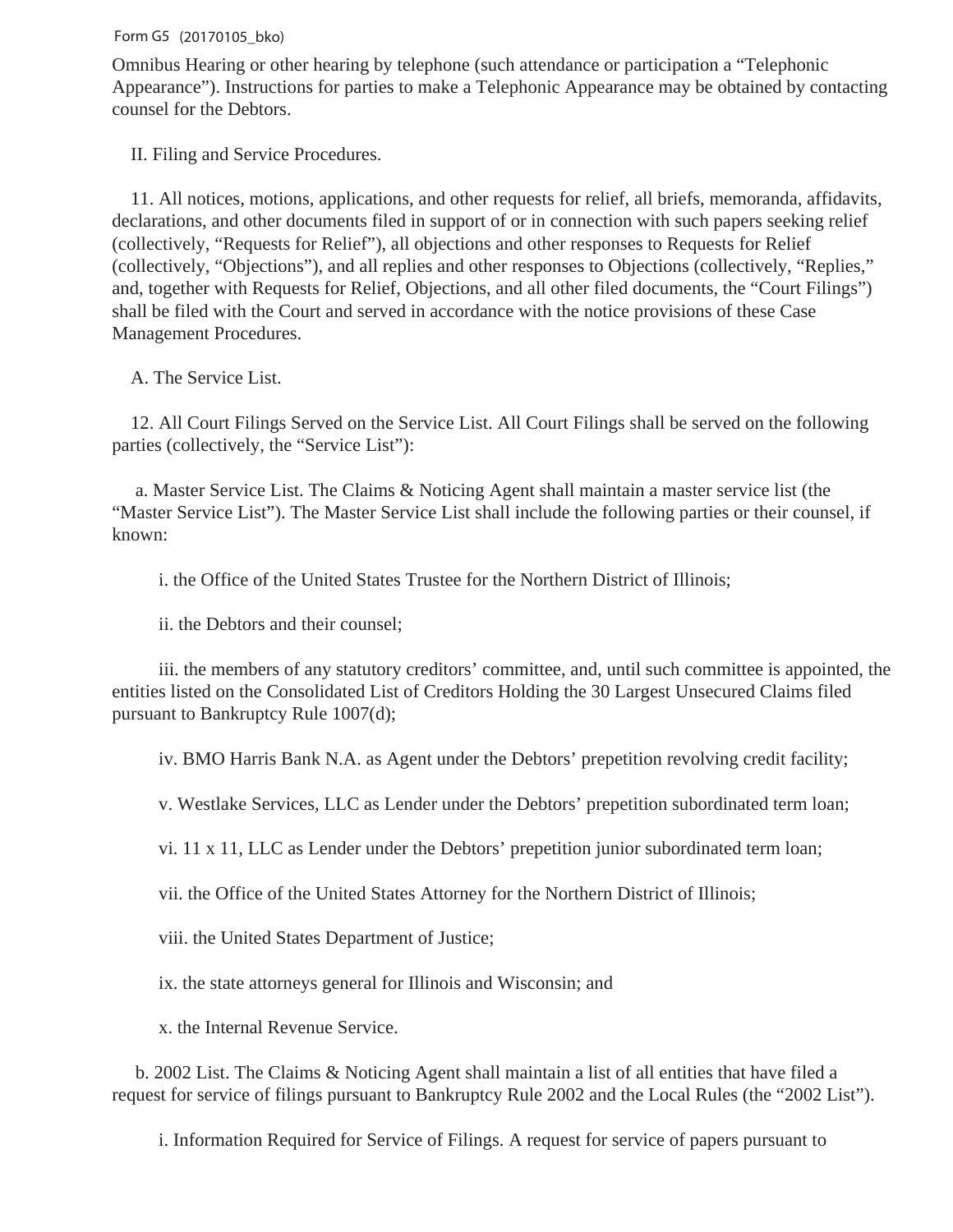Bankruptcy Rule 2002 and the Local Rules (each, a "2002 Notice Request") filed with the Court shall be deemed proper if, and only if, it includes the following information with respect to the entity filing such request: (A) name; (B) street address; (C) name of client(s), if applicable; (D) telephone number; and (E) electronic mail address. Notwithstanding the application of the Local Rules, all counsel must comply with this provision in order to receive papers.

 ii. Electronic Mail Address Required. If a 2002 Notice Request fails to include an electronic mail address or a No-Electronic Mail Certification (as defined herein), the Claims & Noticing Agent shall forward a copy of the Case Management Procedures to such entity within five business days and specifically request an electronic mail address. If no electronic mail address is provided in response to such request, such entity shall not be added to the 2002 List and shall not be served with copies of Court Filings unless (A) such pleadings and/or documents directly affect such entity or (B) such entity submits a No-Electronic Mail Certification (as defined below).

 iii. Certification Opting Out of Electronic Mail Service. Notwithstanding the immediately preceding paragraph, any individual or entity filing a 2002 Notice Request who does not maintain (and cannot practicably obtain) an electronic mail address and thereafter cannot receive service by electronic mail must include in the 2002 Notice Request a certification to that effect (a "No-Electronic Mail Certification"). The No-Electronic Mail Certification shall include a statement certifying that the individual or entity (a) does not maintain an electronic mail address and (b) cannot practicably obtain an electronic mail address at which the individual or entity could receive service by electronic mail. An entity submitting a No-Electronic Mail Certification shall be served with paper copies of any Court Filing by the entity making such Court Filing, by first class mail or private mail service, at such filing entity's discretion.

 iv. Changes in Information. It shall be the responsibility of each entity submitting a 2002 Notice Request to file with the Court an updated 2002 Notice Request as necessary to reflect changes to any notice information, including electronic mail address and contact person, and to serve a copy of such request upon the Debtors.

 c. Affected Entities. This group shall be comprised of all entities with a particularized interest in the subject matter of the particular court filing (each, an "Affected Entity").

 13. Claims & Noticing Agent to Maintain 2002 List. At least every 15 days during the first 60 days of the Debtors' chapter 11 cases, and, thereafter, at least every 30 days until confirmation of a chapter 11 plan, the Claims & Noticing Agent shall maintain and update the 2002 List by: (a) making any additions and deletions; (b) filing the updated 2002 List; (c) serving the updated 2002 List on the parties listed thereon; (d) filing a proof of service; and (e) simultaneously with the filing of the 2002 List, posting an updated version of the 2002 List on the Case Website.

B. Filing and Service of Court Filings Generally.

 14. Electronic Filing. All Court Filings filed in these chapter 11 cases shall be filed electronically with the Court, using the Court's electronic filing system (the "Electronic Filing System"), on the docket of the chapter 11 case of Debtor Total Finance Investment Inc.

 15. Electronic Service. All Court Filings (other than service of a summons and complaint in an adversary proceeding or documents filed under seal) shall be electronically served by electronic mail on the Court's Electronic Filing System, which shall be deemed to constitute proper service for all parties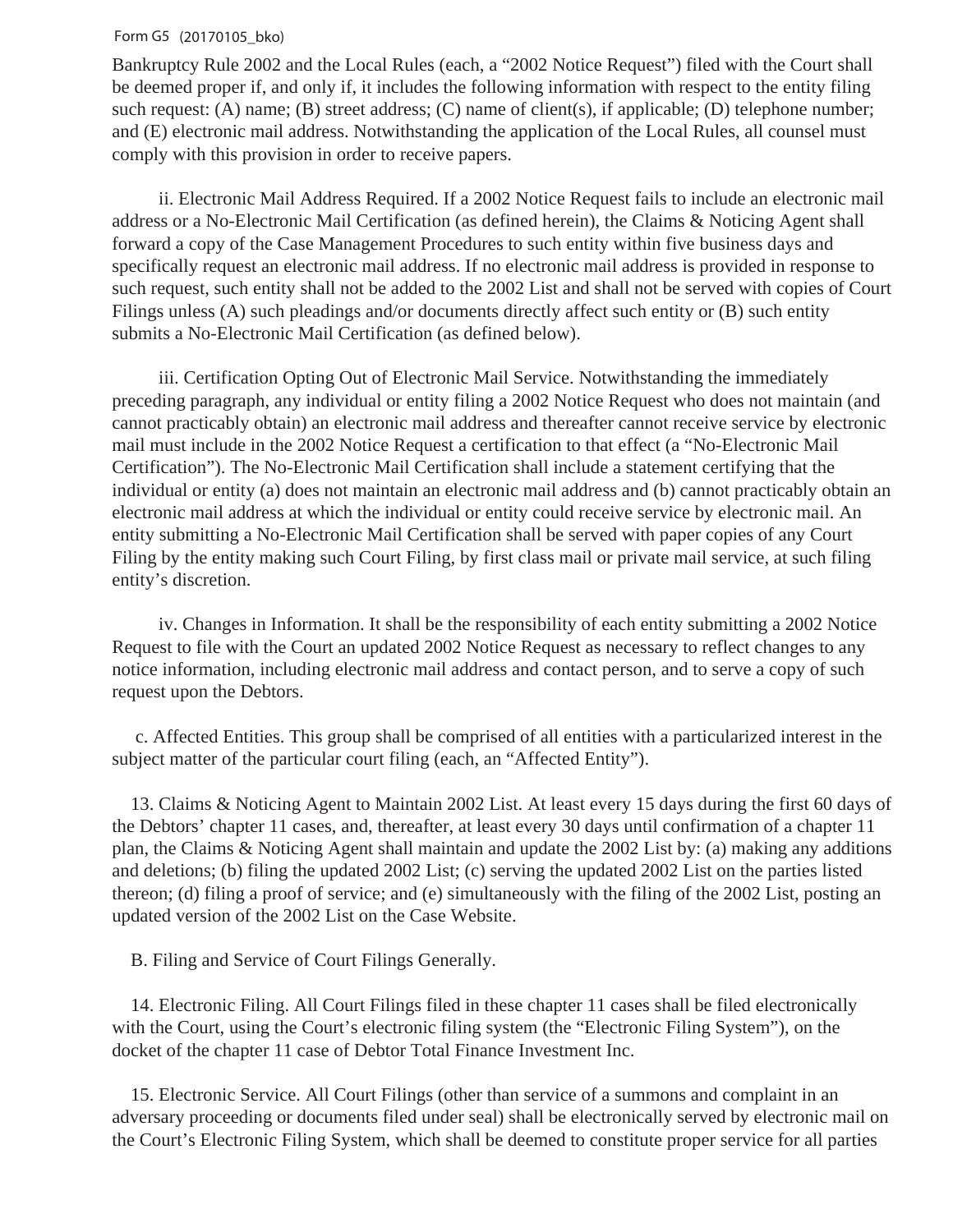who are sent such electronic mail service. Subject to the limited exclusions set forth herein, each entity that has filed a notice of appearance and a request for service of papers shall be deemed to have consented to electronic service of papers.

 16. Paper Service of Certain Affected Entities. To the extent no electronic mail address of an Affected Entity is available, the Debtors (or any other entity filing and serving a Court Filing) shall serve such Affected Entity with paper copies of any Court Filing, served by first class mail or private mail service, at the Debtors' discretion (or the discretion of such other entity serving a Court Filing, as the case may be).

 17. Waiver of Filing Deadlines. If any Court Filing is filed and served electronically via the Court's Electronic Filing System, the filing deadlines requiring three additional days' notice set forth in Rule 6 (e) of the Federal Rules of Civil Procedure made applicable to adversary proceedings by Bankruptcy Rule 7005(b)(2)(D), and Bankruptcy Rule 9006(f) shall not apply.

 18. Notice of Filing. In accordance with Local Rule 5005-3(C)(4), a notice shall be affixed as the first page of each Court Filing. Each notice shall set forth the caption, descriptive title, and number of the action or proceeding in which the Court Filing is filed, the caption of these chapter 11 cases, the name of the judge presiding over these chapter 11 cases (or, if different, the name of the judge presiding over the action or proceeding in which the Court Filing is filed), and the date and time of the Omnibus Hearing (or other hearing, as ordered by the Court), if any, at which the matter will be heard (the "Applicable Hearing"). In addition, the notice shall set forth the date and time of the Objection Deadline (as defined and determined herein). The notice may also include a statement that the relief requested therein may be granted without a hearing if no objection is timely filed and served in accordance with these Case Management Procedures.

 19. Certificates of Service. A certificate of service of any Court Filing (including any motion, in accordance with Local Rule 9013-1(C)(3)), including a Service List, shall be filed with the Court; provided that such certificate of service may be filed with the Court separately from the applicable Court Filing; provided, further, that no party shall be required to include the Service List when serving the certificate of service on recipients of such Court Filing.

 20. Signature Block. In accordance with Local Rule 5005-3(C)(5), the signature block on the final page of any Court Filing shall contain the name, address, and telephone number of the attorney in active charge of the matter or the individual filing such Court Filing pro se.

 21. Waiver of Page Limits. Unless otherwise specifically ordered by the Court, the 15-page limit set forth in Local Rule 5005-3(D) shall not apply to Court Filings in these chapter 11 cases.

 22. Satisfaction of Section 342 of the Bankruptcy Code. Any Court Filing notice or other notice sent by the Debtors shall be deemed to comply with the requirements set forth in section 342(c)(1) of the Bankruptcy Code so long as the notice includes (as a footnote or otherwise) the name, address, and last four digits of the taxpayer identification number of each of the Debtors.

 23. Joinders. An entity seeking to support any Court Filing may do so by filing an expression of support of such Court Filing (a "Joinder"). Unless otherwise ordered by the Court, filing a Joinder does not entitle such entity: (a) to be an independent proponent of the applicable Court Filing; (b) independently to support or oppose any related Court Filings; (c) independently to settle the Request for Relief that is the subject of the applicable Court Filing; or (d) independently to receive a ruling by the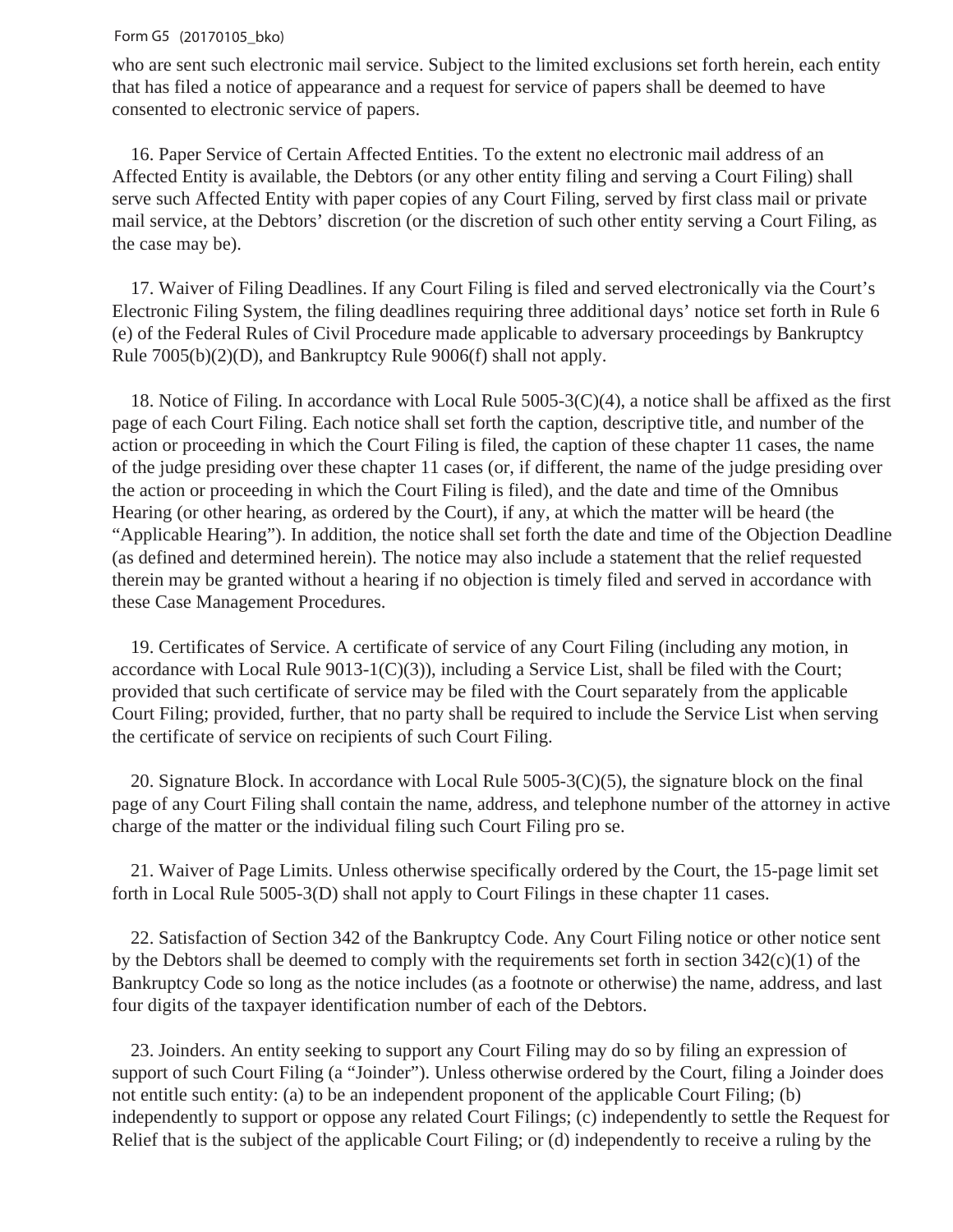Court on the Court Filing. The Court may deem a Joinder to be a brief in support of the applicable Court Filing, but the Court shall not consider any arguments or factual allegations contained in the Joinder but not in the Court Filing, and no entity shall be required to separately respond to the Joinder.

 24. Right to Request Special Notice Procedures. Nothing in these Case Management Procedures shall prejudice the right (a) of any entity, including the Debtors, to move the Court to further limit or expand notice of contested matters and adversary proceedings upon a showing of good cause, including without limitation the right to file a motion seeking emergency ex parte relief or relief upon shortened notice, or (b) of any entity to request an enlargement or reduction of any time period under Bankruptcy Rule 9006 (b) or (c).

C. Filing and Service of Requests for Relief.

 25. Requests for Relief to Be Heard at Omnibus Hearings. A Request for Relief filed and served 14 or more days before the next regularly scheduled Omnibus Hearing shall be set for hearing at such next regularly scheduled Omnibus Hearing. A Request for Relief filed and served fewer than 14 days before the next regularly scheduled Omnibus Hearing shall be set for hearing at the regularly scheduled Omnibus Hearing following such next regularly scheduled Omnibus Hearing.

 26. Service of Requests for Relief. With respect to any Court Filing for which particular notice is required to be served on all creditors and parties with a particular interest in the relief sought by any motion, including Bankruptcy Rules 2002(a)(2) and (3), 4001, 6004, 6007, and 9019, parties shall serve all such filings only on the Master Service List, the 2002 List, and on the following Affected Entities, unless otherwise ordered by the Court:

 a. in the case of the use, sale, lease, or abandonment of property, each entity asserting an interest in that property;

 b. in the case of a motion for relief or modification of the automatic stay, each entity asserting a lien or encumbrance on the affected property;

 c. in the case of a motion relating to the use of cash collateral or obtaining credit, each entity asserting an interest in the cash collateral or a lien or other interest in property upon which a lien or encumbrance is proposed to be granted;

 d. in the case of a motion under Bankruptcy Rule 9019, each entity that is party to the relevant compromise and settlement or that may be directly affected by such compromise or settlement;

 e. in the case of assumption, assignment, or rejection of an executory contract or unexpired lease, each entity that is party to the executory contract or unexpired lease;

 f. in the case of any Objection filed directly in response to a Request for Relief or other Court Filing, the entity that filed such Request for Relief or other Court Filing; and

 g. in the case of any matter for which the Bankruptcy Rules specifically require notice to all parties in interest, all parties in interest.

 27. Notice Provisions Not Applicable to Certain Matters. Except as set forth in these Case Management Procedures or otherwise provided by order of the Court, the notice provisions of these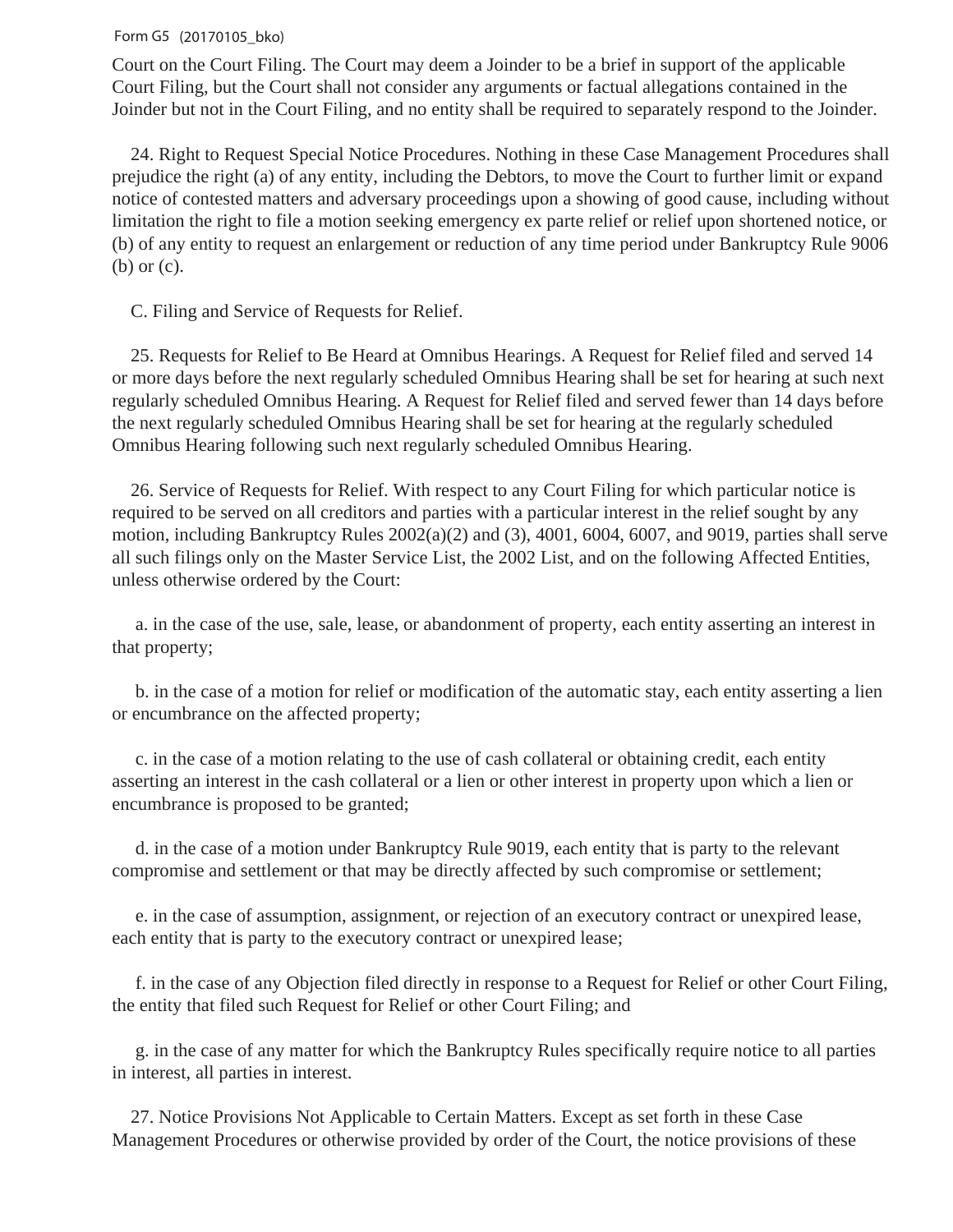Case Management Procedures shall not apply to notices of the matters or proceedings described in the following Bankruptcy Rules:

 a. Bankruptcy Rule 2002(a)(1) (meeting of creditors pursuant to section 341 of the Bankruptcy Code);

 b. Bankruptcy Rule 2002(a)(2) (any proposed use, sale, or lease of property of the estate other than in the ordinary course of business, to the extent that such use, sale, or lease concerns all or substantially all of the Debtors' assets);

 c. Bankruptcy Rule 2002(a)(4) (hearing on the dismissal of a case or cases or the conversion of a case to another chapter);

 d. Bankruptcy Rule 2002(a)(5) (time fixed to accept or reject a proposed modification of a chapter 11 plan);

 e. Bankruptcy Rule 2002(a)(7) (time fixed for filing a proof of claim pursuant to Bankruptcy Rule 3003(c));

 f. Bankruptcy Rule 2002(b)(1) (time fixed for filing objections and any hearing to consider approval of a disclosure statement);

 g. Bankruptcy Rule 2002(b)(2) (time fixed for filing objections and any hearing to consider confirmation of a chapter 11 plan);

 h. Bankruptcy Rule 2002(d) (certain matters for which notice is to be provided to equity security holders);

i. Bankruptcy Rule 2002(f)(1) (entry of an order for relief);

 j. Bankruptcy Rule 2002(f)(2) (dismissal or conversion of a case to another chapter of the Bankruptcy Code);

k. Bankruptcy Rule 2002(f)(3) (time allowed for filing claims pursuant to Bankruptcy Rule 3002);

 l. Bankruptcy Rule 2002(f)(6) (waiver, denial, or revocation of a discharge as provided in Bankruptcy Rule 4006);

m. Bankruptcy Rule 2002(f)(7) (entry of an order confirming a chapter 11 plan); and

 n. Bankruptcy Rule 2002(f)(8) (summary of the trustee's final report and account should a case be converted to chapter 7 of the Bankruptcy Code).

 28. Automatic Extension of Certain Time Periods. If a Request for Relief to extend the time to take any action is filed prior to the expiration of the time period provided by the Bankruptcy Code, the Bankruptcy Rules, the Local Rules, or any order of the Court, the time to so take action shall be automatically extended until the Court considers and rules upon the Request for Relief.

29. Requests for Relief to Include Proposed Order. Entities submitting written motions or other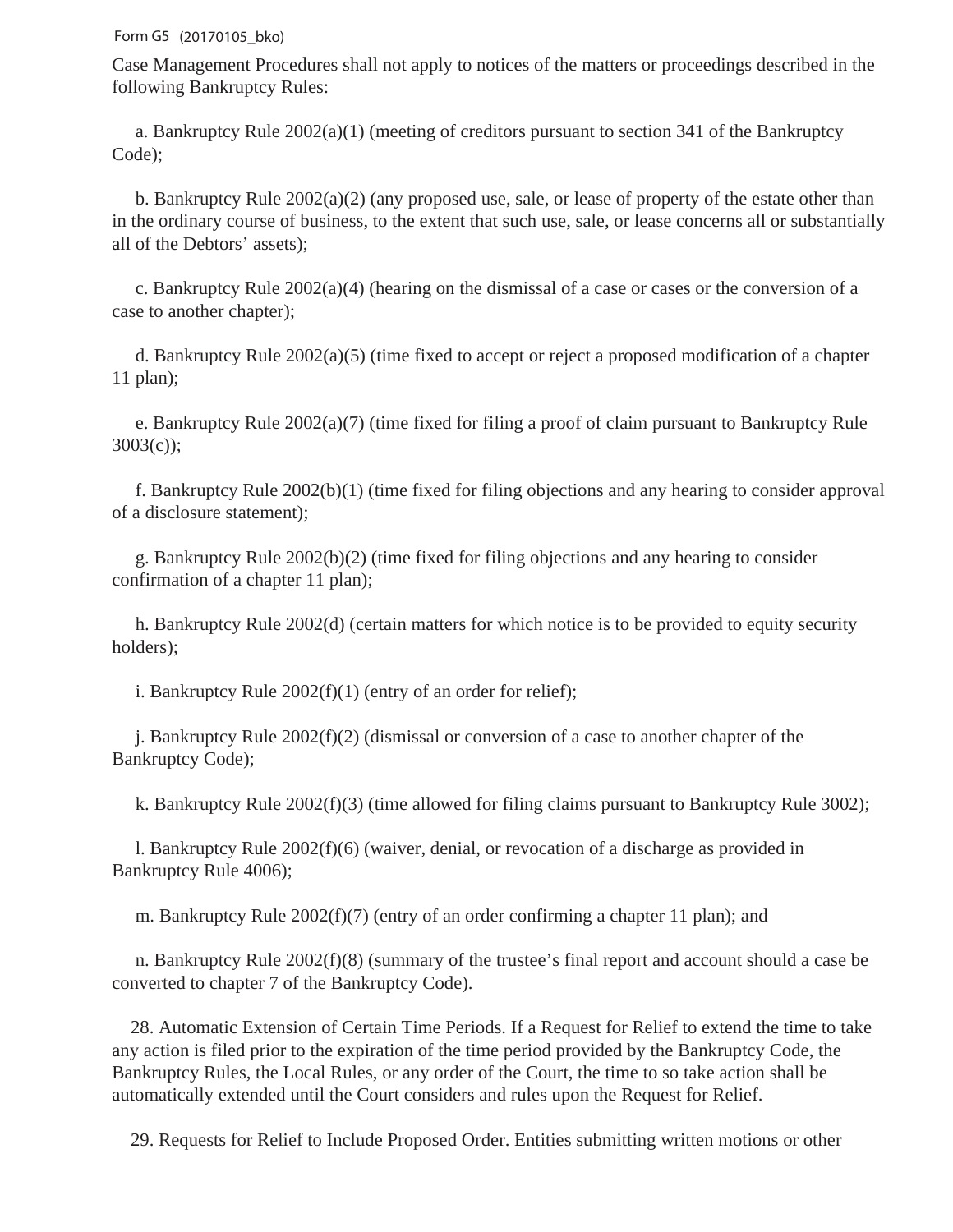Requests for Relief shall be required to include a proposed order with such Request for Relief.

D. Filing and Service of Objections and Replies.

 30. Deadline to File and Serve Objections to Requests for Relief. Any Objection to a Request for Relief must be filed with the Court and served upon the entity filing the Request for Relief and those entities on the Service List by the following deadlines (each, as applicable, the "Objection Deadline"):

 a. in the case of a Request for Relief filed 14 or more days before the Applicable Hearing, 4:00 p.m., prevailing Central Time, on the seventh calendar day before the Applicable Hearing;

 b. in the case of a Request for Relief set for hearing on an expedited basis and filed fewer than 14 days before the Applicable Hearing, 12:00 p.m. prevailing Central Time, on the second business day before the Applicable Hearing; or

c. in any case, as otherwise ordered by the Court.

 31. Deadline to File and Serve Replies. Replies shall be filed with the Court and served so as to actually be received by the Debtors, the entity that filed the initial Objection, and each Affected Entity by no later than 12:00 p.m., prevailing Central Time, on the business day before the Applicable Hearing.

 32. Extension of Objection Deadline. Unless the Court states otherwise, the Objection Deadline may be extended with the consent of the entity filing the applicable Request for Relief.

 33. Effect of Failure to File Objection by Objection Deadline. Failure to file an Objection by the Objection Deadline may cause the Court to not consider the Objection.

E. Filing and Service of Adversary Proceedings.

 34. All Court Filings in any adversary proceeding commenced in these chapter 11 cases shall be served upon the Service List and any other entities required to be served under any applicable Bankruptcy Rule or Local Rule.

F. Filing and Service of Orders.

 35. An entity that drafts an order that is entered by the Court is not required to serve copies of such order upon receipt thereof.

G. Granting a Request for Relief Without a Hearing.

 36. Certificate of No Objection. Provided that the notice filed with the Request for Relief includes a statement that the Request for Relief may be granted and an order entered without a hearing unless a timely Objection is made, if the Objection Deadline applicable to a Request for Relief passes without an Objection's being filed or served in accordance with these Case Management Procedures, counsel to the entity who has filed the Request for Relief may file a certification indicating that no Objection has been filed or served (the "Certificate of No Objection").

37. Contents of Certificate of No Objection. By filing a Certificate of No Objection, counsel for the